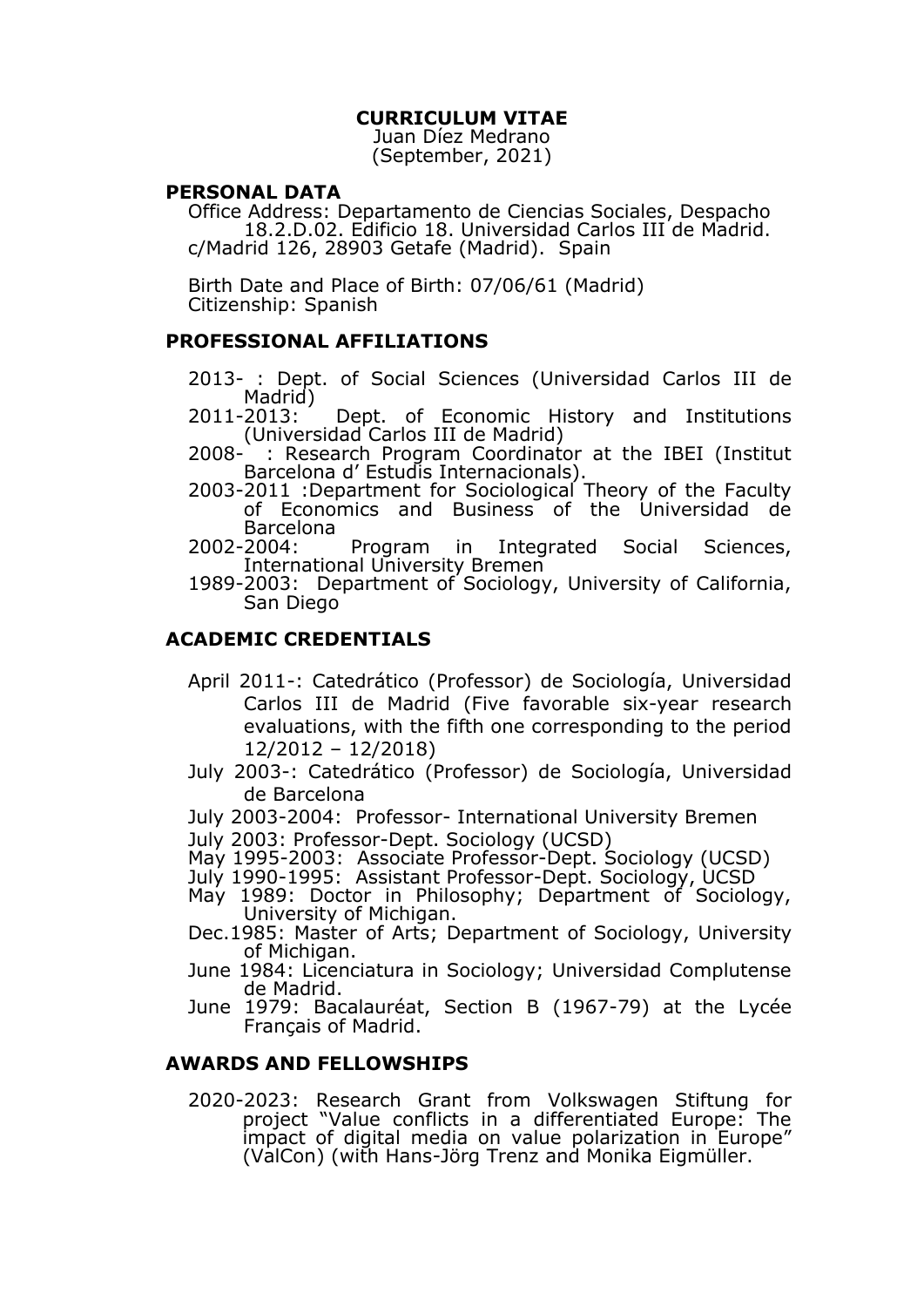- 2015 (Effective: May-July 2016): Fellowship from Alexander von Humboldt Stiftung.
- 2011: Research Grant from the European Commission (FP7- SSH-2010-2) for the project entitled The Europeanisation of Everyday Life: Cross-Border Practices and Transnational Third-Country Citizens (Eurocross). Spanish Project Coordinator.
- 2010:Research Grant from European Science Foundation and Spanish Ministry and Education and Science for collective project entitled "Toward a European Society: Single Market, Binational Marriages, and Social Group<br>Foundation in Europe. Overall Research Team Overall Research Team Coordinator.
- 2007:Research Grant from European Science Foundation and Spanish Ministry and Education and Science for collective project entitled *Political Communication Cultures in Western Europe – A Comparative Study*. Spanish Project Coordinator: Juan Díez Medrano. Overall Research Team Coordinator: Dr. Barbara Pfetsch
- 2006:Grant from Spanish Ministry of Education and Science for<br>collective project entitled: *Divergent reactions to* collective project entitled: *Divergent reactions to globalization: Advanced economies and the NAFTA and UE enlargement projects* (2006-2009). Main Project Coordinator: Dr. Juan Díez Medrano; Other Research Team Members: Dr. Jacint Jordana, Dr. Jordi Bacaria, Dr. Robert Fishman, Dr. Barbara Pfetsch
- 2000:Grant from European Commission for collective research<br>project entitled The Transformation of Political Transformation of Mobilization and Communication in European Public Spheres. Spanish Project Coordinator: Juan Díez Medrano; Overall Research Team Coordinator: Ruud Koopmans; Co-Researchers: Dr. Paul Staham, Prof. Hanspeter Kriesi, Prof. Donatella della Porta, Prof. Jos de Beus, Dr. Virginie Guiraudon)
- 1999:Grant from the Deutscher Akademischer Austausch Dienst: Visiting Scholar at the Wissenschaftszentrum für Sozialforschung, Berlin (Fall, 1999)
- 1999:Grant from Center for German and European Studies at the University of California, Berkeley for project on European Integration
- 1998:UCSD Academic Senate Grant for project on European integration
- 1995:Committee for Cultural and Educational Cooperation between Spain and the United States for project on European integration
- 1995:Alexander von Humboldt Foundation 1-year Scholarship: Fieldwork in Germany and Visiting Scholar at ZUMA (Mannheim) and the Wissenschaftszentrum für Sozialforschung, Berlin.
- 1993:Research Grant from the Centro de Investigaciones Sociológicas (Spain)-Research Title: Attitudes toward the European Integration Process among Spaniards.
- 1992:Academic Senate Grant, awarded by the University of California, San Diego
- 1991:Academic Senate Grant, awarded by the University of California, San Diego.
- 1991:Grant from the Center for German and European Studies (University of California, Berkeley).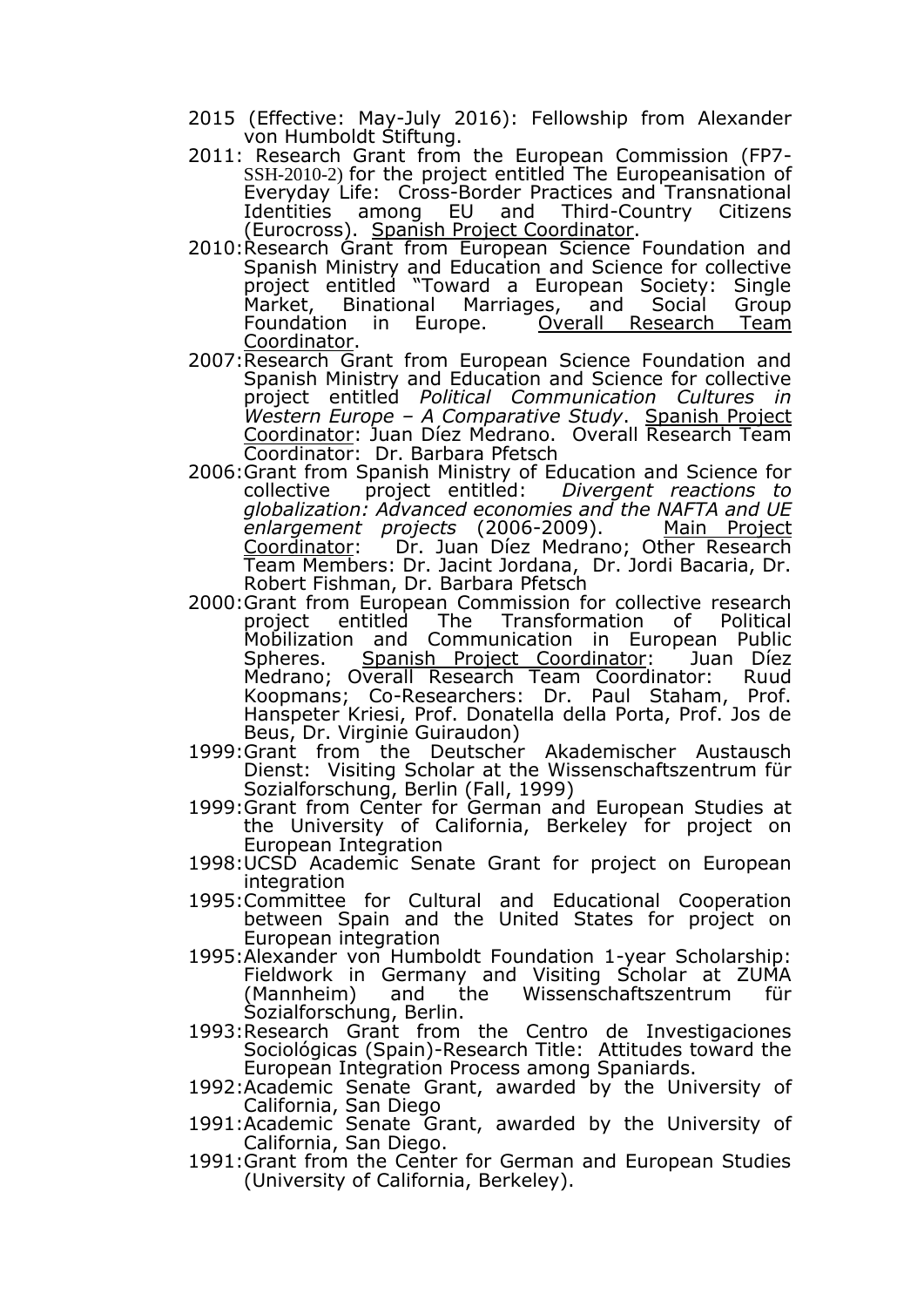- 1990:Academic Senate Grant, awarded by the University of California, San Diego<br>1988:Research Grant,
- 1988:Research Grant, awarded by the Centro de Investigaciones Sociológicas (Madrid, Spain).
- 1988:Rackham PreDoctoral Fellowship, awarded by the Horace H. Rackham School of Graduate Studies, University of Michigan.
- 1987:Rackham Dissertation Grant, awarded by the Horace H. Rackham School of Graduate Studies, University of Michigan.
- 1984-1987:Doctoral Fellowships, awarded by the Spanish-US Joint Committee for Cultural and Educational Cooperation.
- 1984:Research Grant, awarded by the Fondo Fundación de las Cajas de Ahorros (Madrid, Spain).

# **HONORS**

- 2015: (Fall) Invited Professor at the Institut d' Études Européennes, Université Libre de Bruxelles.
- 2015: (Spring-Summer) Invited Professor at Institut für Soziologie (FU Berlin), with funding from Alexander von Humboldt Stiftung.
- 2014: (Fall) Invited Professor at the Institut d' Études Européennes, Université Libre de Bruxelles.
- 2013: (Fall) Invited Fellow at the Kolleg Forschungsgruppe "The Transformative Power of Europe" , Freie Universität, Berlin.
- 2013 (June)-2015 (June): Chair of the Council for European **Studies**
- 2010: (February-April): Invited Professor at the Institut d' Études Européennes, Université Libre de Bruxelles.
- 2009:(June-July; October-December): Invited Fellow at the Kolleg Forschungsgruppe "The Transformative Power of Europe" , Freie Universität, Berlin.
- 2008 (December): Invited Fellow at Science Po (Paris)
- 2006: Recipient of the Einaudi Chair in International Relations and European Studies (Winter/Spring Semester). Cornell University.
- 1990: (September-December) Invited Fellow at the Juan March **Institute**
- 1984: National Award for M.A thesis, awarded by the Royal School of Sociology and Political Science Alumni (Madrid, Spain).

# **ACADEMIC EXPERIENCE**

Courses Taught since Fall 1989:

Contemporary Social Theory, Classic Sociological Theory, Economic Sociology, Sociology of Culture, Social Movements, Ethnic Conflict and Politics, Collective Identities and Conflict, Social Structure in Comparative Perspective, Social Change in the Modern World,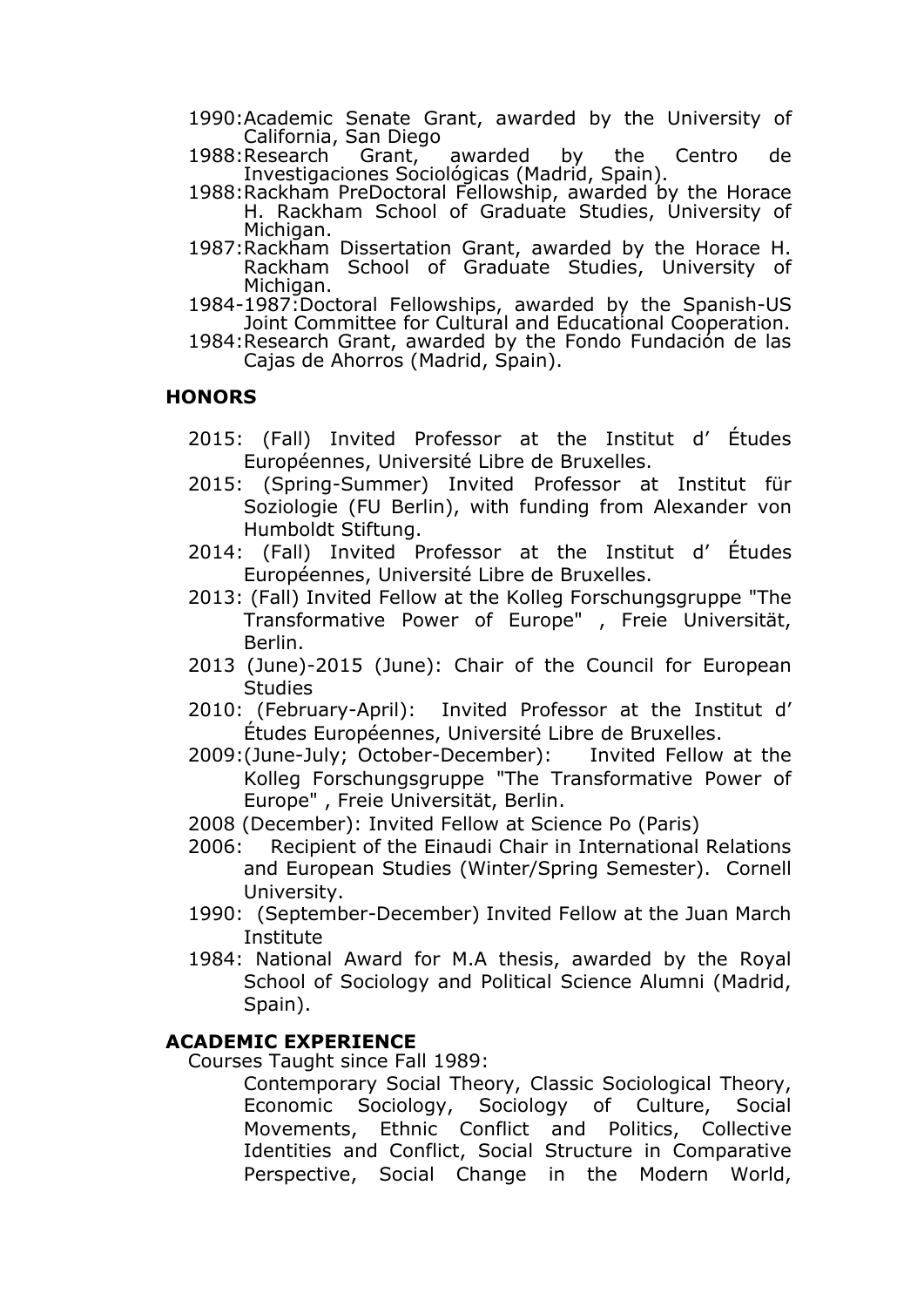European Society and Politics in the Modern World, The European Integration Process, Comparative Historical Methods, Social Science Methods, Survey Research Methods, Historical Demography, Political Sociology, Advanced Statistical Methods (Logit, Lisrel, etc…), Globalization and Society, European Integration and Society.

# **PUBLICATIONS**

# **1. Book Monographs (SA=Single Authored)**

- 2020:*Europe in Love. Binational Couples and Cosmopolitan Society.* New York: Routledge**. (SA)**
- 2003:*Framing Europe: Attitudes toward European Integration in Germany, Spain, and the United Kingdom*. (Princeton University Press) **(SA)**
- 2000:*Naciones Divididas: Conflicto Social, Política, y Nacionalismo en el País Vasco y Cataluña*. Madrid: Centro de Investigaciones Sociológicas. (Updated translation of *Divided Nations*, 1995). **(SA)**
- 1995:*Divided Nations: Class Conflict, Politics, and Nationalism in the Basque Country and Catalonia.* Cornell University Press. **(SA)**

# **2. Peer-Reviewed Articles (SA=Single Authored)**

- 2020: "National Identity in a Citizen's Europe", in Francesco Duina and Frédéric Mérand (Eds.) *Europe's Malaise: The Long View. Special Issue of Research in Political Sociology* 27. **(SA)**
- 2018: *"*Multilingualism and European Identification*". Sociological Inquiry* 88(3): 410-434. **(SA)**
- 2018: (with Michael Braun and Dorothée Behr) "What do Respondents Mean when they Report being 'Citizens of the World'? Using Probing Questions to Elucidate International Differences in Cosmopolitanism." *Quality and Quantity* 52(3): 1121-1135.
- 2018: "Beliefs and Trade Union Support to Trade Liberalization in the U.S. and the UK: The AFL-CIO and the TUC Compared" *Journal of International Relations and Development* 21(3): 769-797 **(SA)**
- 2016: "Globalization, Transnational Human Capital, and Employment in the European Union" *International Journal of Comparative Sociology* 57(6): 449-470. **(SA)**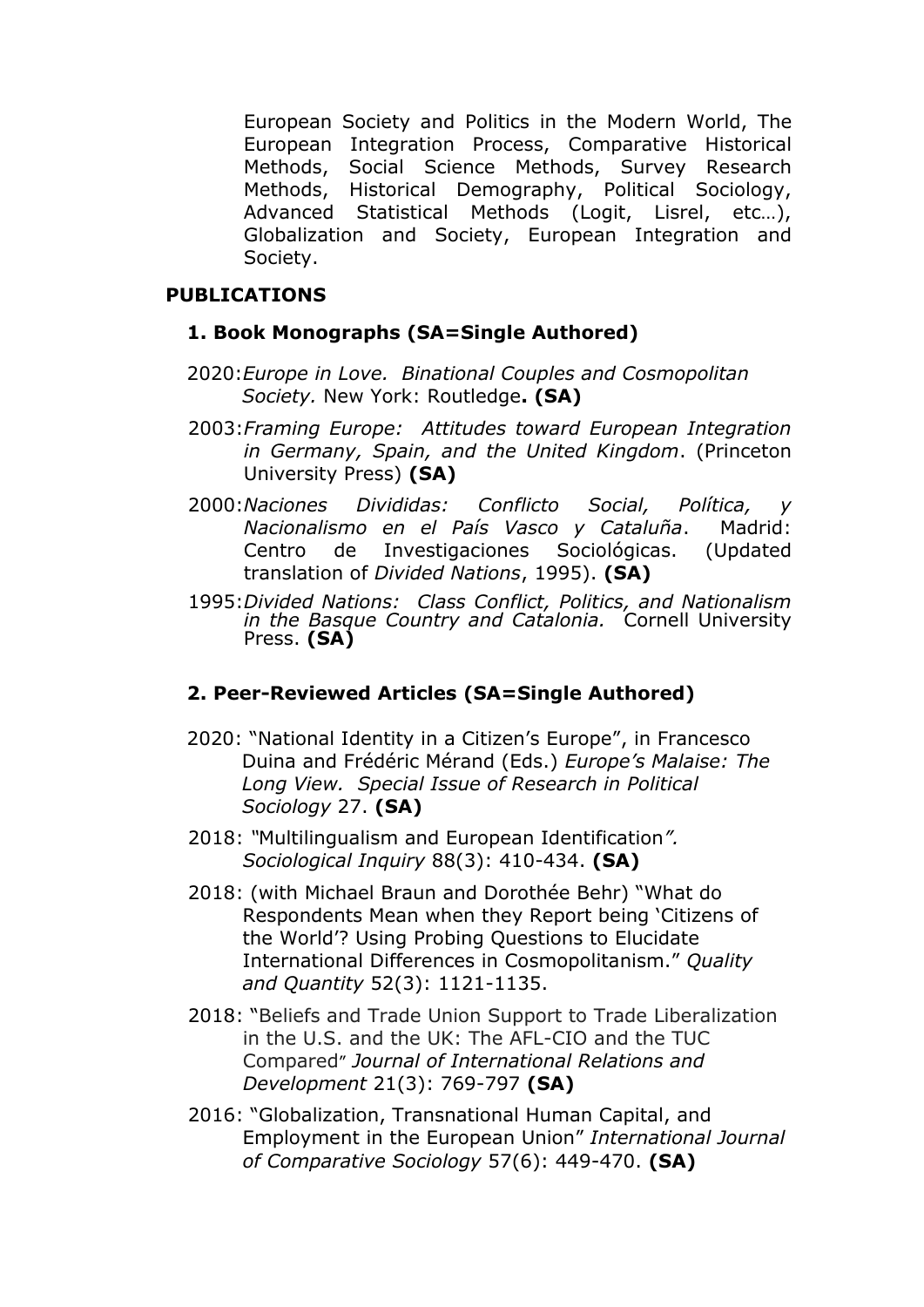- 2014: "Individual and Collective Responses to Crisis: An Analytical Framework for the Study of Social Resilience." *Partecipazione & Conflitto* 7, 3: 532-550. **(SA)**
- 2014: (with Clara Cortina, Ana Safranoff, and Teresa Castro), "Euromarriages in Spain: Recent trends and patterns in the context of European integration." *Population, Space, and Place* 20, 2: 157-176.
- 2012: "The Limits of European Integration". *Journal of European Integration* 34,2: 191-204 **(SA)**
- 2012: (with Michael Braun), "Uninformed Citizens and Support for Free Trade". *Review of International Political Economy* 19,3: 448-476.
- 2008:(with Mabel Berezin). "Distance Matters: Place, Political Legitimacy, and Popular Support for European Integration" *Comparative European Politics* 6: 1-32.
- 2001:"Die Qualitätspresse und Europäische Integration", in *Forschungsjournal Neue Soziale Bewegungen* 14,4: 30- 41. **(SA)**
- 2001:(with Paula Gutiérrez). "Nested Identities and European Identity in Spain". *Ethnic and Racial Studies* 24,5.
- 1998: (with Ken Bollen) "Who are the Spaniards? Nationalism and Identification in Spain*.* " *Social Forces 77:2.*
- 1994:"Patterns of Development and Nationalist Ideology: Basque and Catalan Nationalism before the Spanish Civil War*.*" *Theory and Society* 23: 541-569. **(SA)**
- 1994:"The Effects of Ethnic Segregation and Ethnic Competition on Political Mobilization in the Basque Country, 1988" *American Sociological Review* 59: 873-889**.(SA)**
- 1989:(with Juan Díez Nicolás and Blanca García Món) "The Meaning of Being Leftist in Spain." *Revista Española de Investigaciones Sociológicas*. Madrid:CIS
- 1985:"Thoughts, Comments, and Suggestions Regarding the European Demographic Transition: The Decline of Fertility in Nineteenth Century Europe." *Boletín de la Asociación de Demografía Histórica*, Año III, 3. Madrid. **(SA)**
- 1984:"*Theoretical Considerations about the Recent Trends in Illegitimacy in Europe (1945-1984)*." *Revista Española de Investigaciones Sociológicas* 27. Madrid. **(SA)**

## **3. Other publications**

2020: "Quo Vadis Europa", in Erik Jones (Ed.) *European Studies: Past, Present, and Future*. Agenda Publishing Limited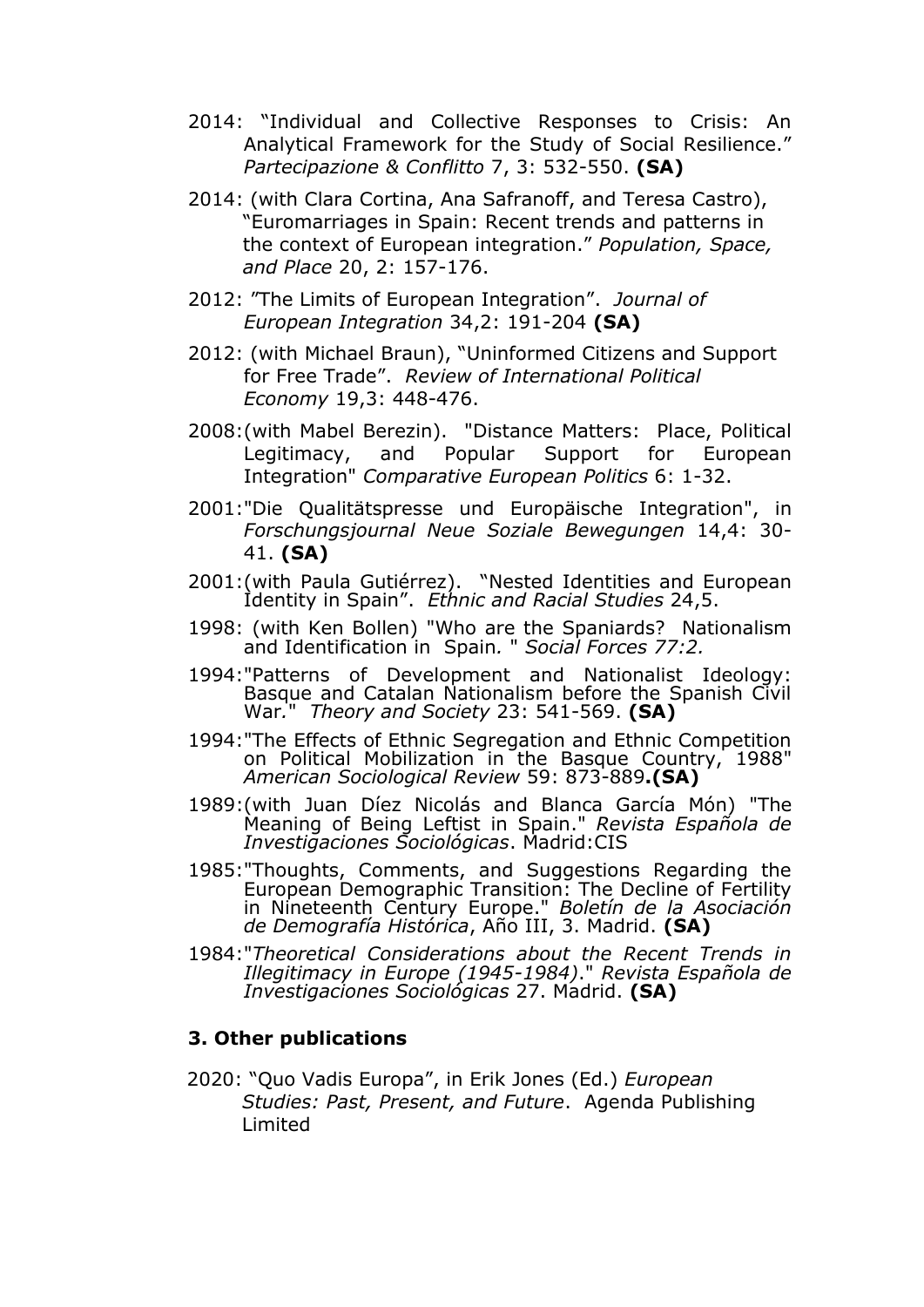- 2019: "Identidad europea e identificación con Europa." Chapter 5 en Cristina Ares y Luis Bouza (Eds.) *Análisis de la UE en un contexto cambiante.* Madrid: CIS.
- 2019: "Internal Uneven and Dependent Development and Secession: Early Basque Nationalism and Brexit." In Michael Keating, Jacint Jordana, Axel Marx, and Jan Wouters (Eds.) *Changing Borders in Europe*. New York (NY): Routledge.
- 2019: (with Irina Ciornei and Fulya Apaydin) "Explaining Solidarity in the European Union" in Ettore Recchi, …Díez Medrano, et al. (Eds.). *Everyday Europe: Cross-border Lives in Europe*. London: Policy Press.
- 2018. "Uneven development, Partial Europeanization, and Nationalist Retreat: Societal Challenges to the Integration Project", Chapter 4 in Andreas Grimmel (Ed.). *The Challenge of Europe: Perspectives and Analyses on a Troubled Project.* New York: Routledge.
- 2015:"Individual and Collective Responses to Crisis: An Analytical Framework for the Study of Social Resilience." Pp. 104-124 in Hans-Jörg Trenz and Virginie Guiraudon (Eds.) *Europe's Prolonged Crisis: The Making or the Unmaking of a Political Union*. Basingstoke: Palgrave.
- 2014: "Distant North-Conflictive South: Patterns of Interaction and Conflict." (with Stephanie Schwab Cammarano) Pp. 271-286 in Barbara Pfetsch (Ed.) *Political Communication Cultures in Western Europe.* Basingstoke: Palgrave.
- 2011:"*The Present and Future of Social Classes*", in *The Sociology of the European Union*, (Eds. Adrian Favell and Virginie Guiraudon). Basingstoke: Palgrave.
- 2010:"The Public Sphere, Public Opinion and Europe's Political Identity", Chapter 17 in Kalypso Nicolaïdis and Justine Lacroix (Eds.) *European Stories*. Oxford: Oxford University Press
- 2010:(with Emily Gray), "How actors frame the European Union in the Public Sphere: A Cross-National, Cross-Actor and Cross-Issue Comparison", in *The Making of a European Public Sphere* (Eds. Paul Statham and Ruud Koopmans). Cambridge: Cambridge University Press.
- 2010:"The Making of a European Middle Class*"*. *Working Paper* 12. Kfg "The Transformative Power of Europe". Freie Universität Berlin.
- 2010:"Unpacking European Identity". *Politique européenne* 30: 45-66.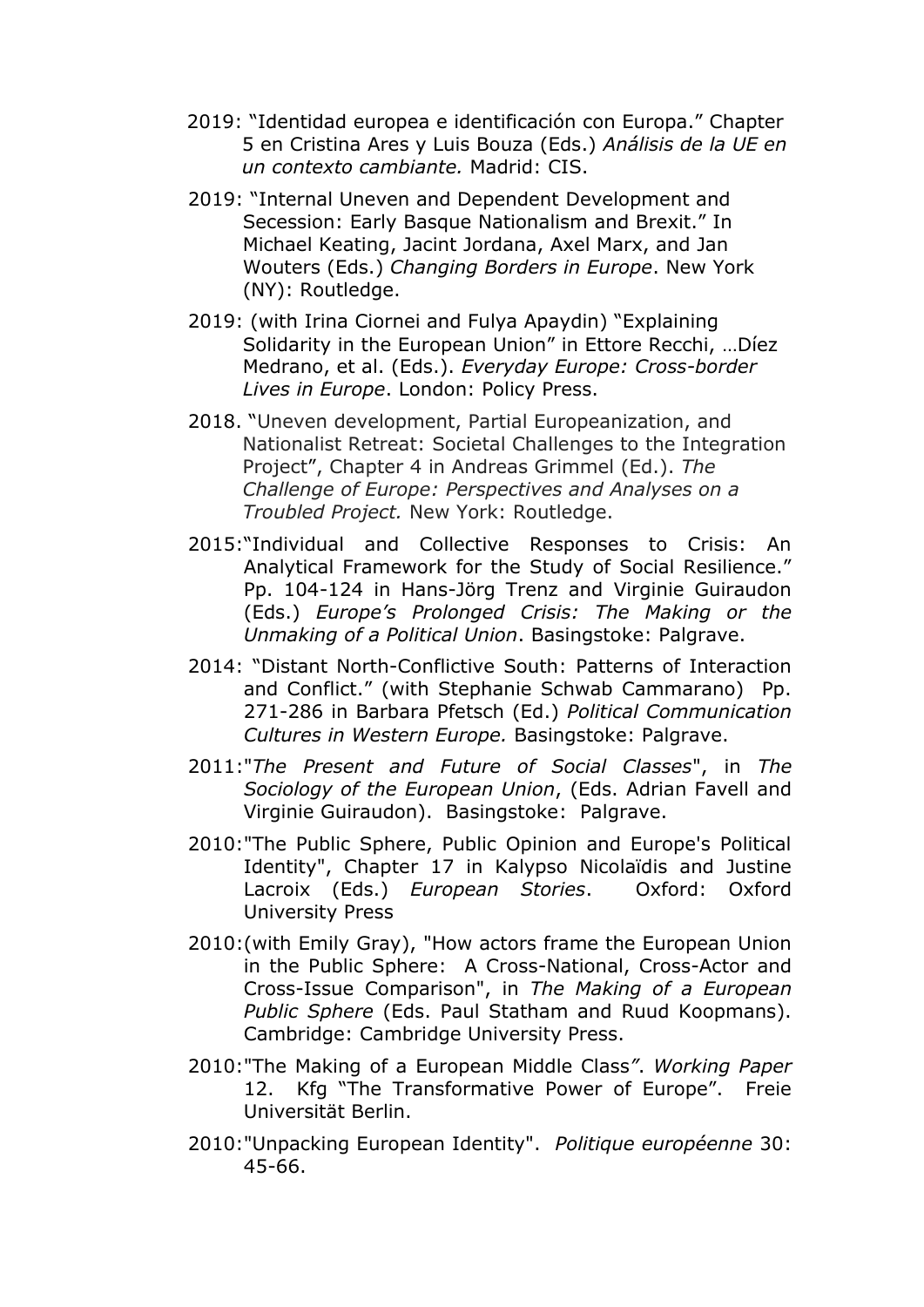- 2008:"The public sphere and the European Union's political identity", Chapter 4 in *European Identity*, (Eds. Peter Katzenstein and Jeffery Checkel), Cambridge: Cambridge University Press: 81-108.
- 2006:(with Nina Rother), "Is the West Becoming more Tolerant", Chapter 6 in *Globalization, Value Change, and Generations* (Eds. Peter Ester, Peter Mohler, and Michael Braun). Leiden/Boston: Brill.
- 2005:(with Matthias Koenig). "Nationalism, Citizenship, and Immigration in Social Science Research: An Editorial Introduction", in *International Journal on Multicultural Societies* 7,2: 82-90
- 2005:"Nation, Citizenship, and Immigration in Contemporary Spain", in *International Journal on Multicultural Societies* 7,2: 133-156.
- 2005: (with Mabel Berezin)"Distance Matters: Place, Political Legitimacy, and Popular Support for European Integration". *Working Paper Series* 27. Cornell University: Center for the Study of Economy and Society.
- 2003:"Ways of Seeing European Integration: Germany, Great Britain, Spain" in *Europe without Borders*, Mabel Berezin and Martin Schain (Eds.). (John Hopkins University Press)
- 2000: (with Juan Díez Nicolás) "A European International Security Policy: Freedom of Movement for Whom? ", in *The Role of the Social Sciences in The Making of the European Union*, edited by Max Haller. Berlin: Springer-Verlag.
- 1999:"The European Union: Economic Giant, Political Dwarf? " in *International Order and the Future of World Politics*, edited by T.V. Paul and John A. Hall. Cambridge: Cambridge University Press.
- 1996:"Does Western Europe Stop at the Pyrennees. " in Political Value Chainge in Western Democracies", edited by Ruud Halman and Neil Nevitte. Tilburg University Press.
- 1995:*Actitudes de los Españoles ante la Unión Europea*. Madrid: CIS.
- 1994:"The meaning of Left and Right in Comparative Perspective", Pp. 423-438 in *Tendencias Mundiales de Cambio en los Valores Sociales y Políticos*, edited by Juan Díez Nicolas and Ronald Inglehart. Madrid: Fundesco.
- 1992:*Modelos Estructurales con Variables Latentes*. Madrid: CIS.
- 1987:"A Theoretical Framework for the Study of Spanish Trasatlantic Migration: 1870-1930." Papers from the First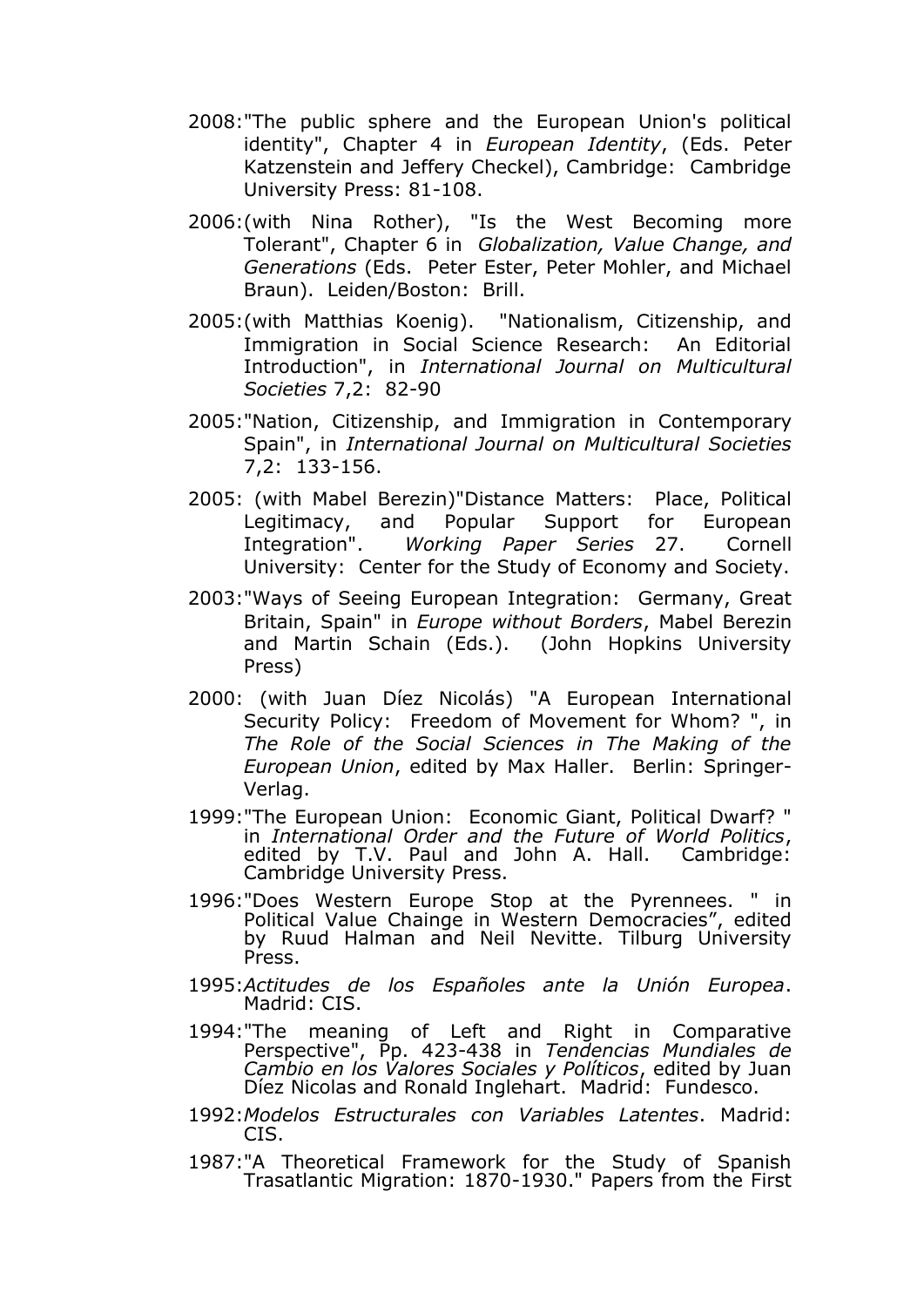Spanish-Italian-Portuguese Conference on Historical Demography.

- **EDITED PUBLICATIONS**<br>2005:International Journal 2005:International Journal of Multicultural Societies (Coordinator of Special Issue entitled: National Identity and Attitudes towards Immigrants. Vol. 7, 2.)
	- 2002:MOST Journal for Multicultural Societies (Coordinator of Special Issue entitled: *State Policy and Violence in Separatist Movements*). UNESCO

# **PAPERS AT CONFERENCES**

- June 2021: "Politics in Social and Digital Media in Europe: Preliminary Findings from the ValCon Survey" (with Aleksandra Sojka). Paper presented at the Annual Conference for Europeanists (Online Conference).
- June 2019: "Rich and Poor Euro-couples: Contrasts and Paradoxes of the Stratification of Binational Couples between Europeans." Paper presented at the Annual Conference for Europeanists. Madrid, Spain.
- July 2015: "Cosmopolitan Europe? A Conversation." Paper presented at the Annual Conference for Europeanists. Paris, France.
- March 2014: "Binational Couples and Civic and Political Engagement." Paper presented at the annual Conference for Europeanists. Washington, D.C.
- August 2013: "Individual and Collective Responses to Crisis: An Analytical Framework for the Study of Social Resilience." Paper presented at the Annual Conference of the European Sociological Association, Torino (Italy)
- August 2013: "The Economic Returns to Fluency in English". Paper presented at the Annual Conference of the American Sociological Association, New York City.
- June 2013: "Socialization, Transnational Practices, and Identification" (with Clara Cortina and Teresa Castro). Paper presented at the Conference for Europeanists, Amsterdam (Netherlands).
- August 2012: "Labor Rights, Welfare Protection, and Support for NAFTA and the EU Enlargement Process." Denver, Meeting of the American Sociological Association."
- June 2011: "European Intermarriage in Spain: Patterns and Trends", with Clara Cortina, Ana Safranoff, and Teresa Castro. Conference for Europeanists. Barcelona.
- September 2010: "Comments on Thomas Risse's A Community of Europeans?", American Political Science Association. Washington, EEUU.<br>April 2010: "A Europe
- "A European Middle Class?" Conference for Europeanists. Montreal.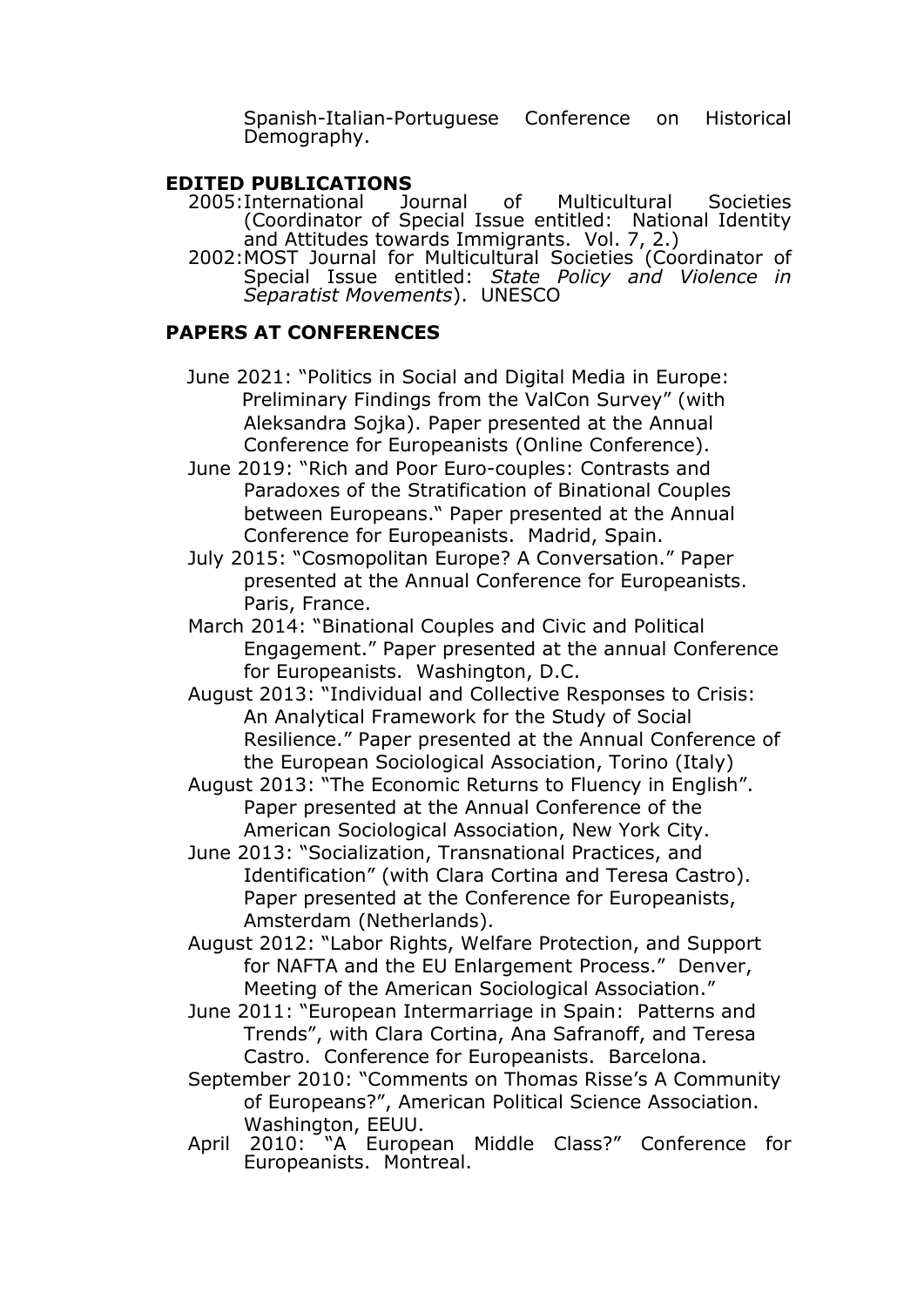- September 2009: "The Public Sphere, Public Opinion and Europe's Political Identity. " ECPR General Conference, Potsdam.
- September 2009: "Unpacking European Identity. " Congrès de l' Association Française de Science Politique, Grenoble.
- August 2008: "Resources, Institutions and Cognition in the Development of Attitudes toward Free Trade. " Paper presented at the Conference of the American Sociological Association, Boston.<br>March 2008: "The publi
- March 2008: "The public sphere and the European Union's political identity". Paper presented at the Conference for Europeanists, Chicago.
- August 2005: "Distance Matters: Place, Political Legitimacy, and Popular Support for European Integration" (with Mabel Berezin). Paper presented at the American Sociological Association Meeting, Philadelphia.
- July 2005: "Democracy, Legitimacy, and the European Union". Paper presented at Society for the Advancement of Socio-Economics (SASE), Budapest.
- April 2005: "Frames: The New Frontier in Institutional and Sociological Approaches to European Integration". Paper presented at the European Union Studies Association Meeting (Austin, TX).
- July 2003: "Frames and Resonance in the Explanation of Attitudes to European Integration. " Paper presented at the World Congress of the International Political Science Association. June-July, Durban.
- June 2003: "Frames and Attitudes to European Integration. " Paper presented at the Conference on Culture and Democracy organized at the International University Bremen. June 9-10, Bremen.
- March 2002: "Frames, Frames, and more Frames: Empire, WWII, and British 'Euroskepticism'. " Paper presented at the  $13<sup>th</sup>$  Conference for Europeanists. March 14-16, Chicago.
- August 1999: "Ways of Seeing European Integration." Paper presented at the American Sociological Association Meeting, Chicago.
- September 1996: "Cognitive Frames and Attitudes toward European Integration: West Germans and East Germans. Paper presented at the Wissenschaftszentrum Berlin (Berlin, Germany).
- August 1996: "National identity and European Integration: The Case of Spain. " Paper presented at the American Sociological Association Meeting, New York.<br>August 1994: "Peripheral Nationalism a
- August 1994: "Peripheral Nationalism and European Integration: Identification with State and Support for European Integration." Presented at the XIIIth World Congress of Sociology at Bielefeld (Germany)
- March 1994: "Political Diversity and Nationalism: Basque and Catalan Nationalism after the Spanish Civil War." Paper presented at the Center for European Studies, at Harvard University.
- December 1993: "European Identity in the Context of Theories of Collective Identity." Paper presented at a Colloquium on Collective Identities in the Contemporary World organized by the Center for the Study of Collective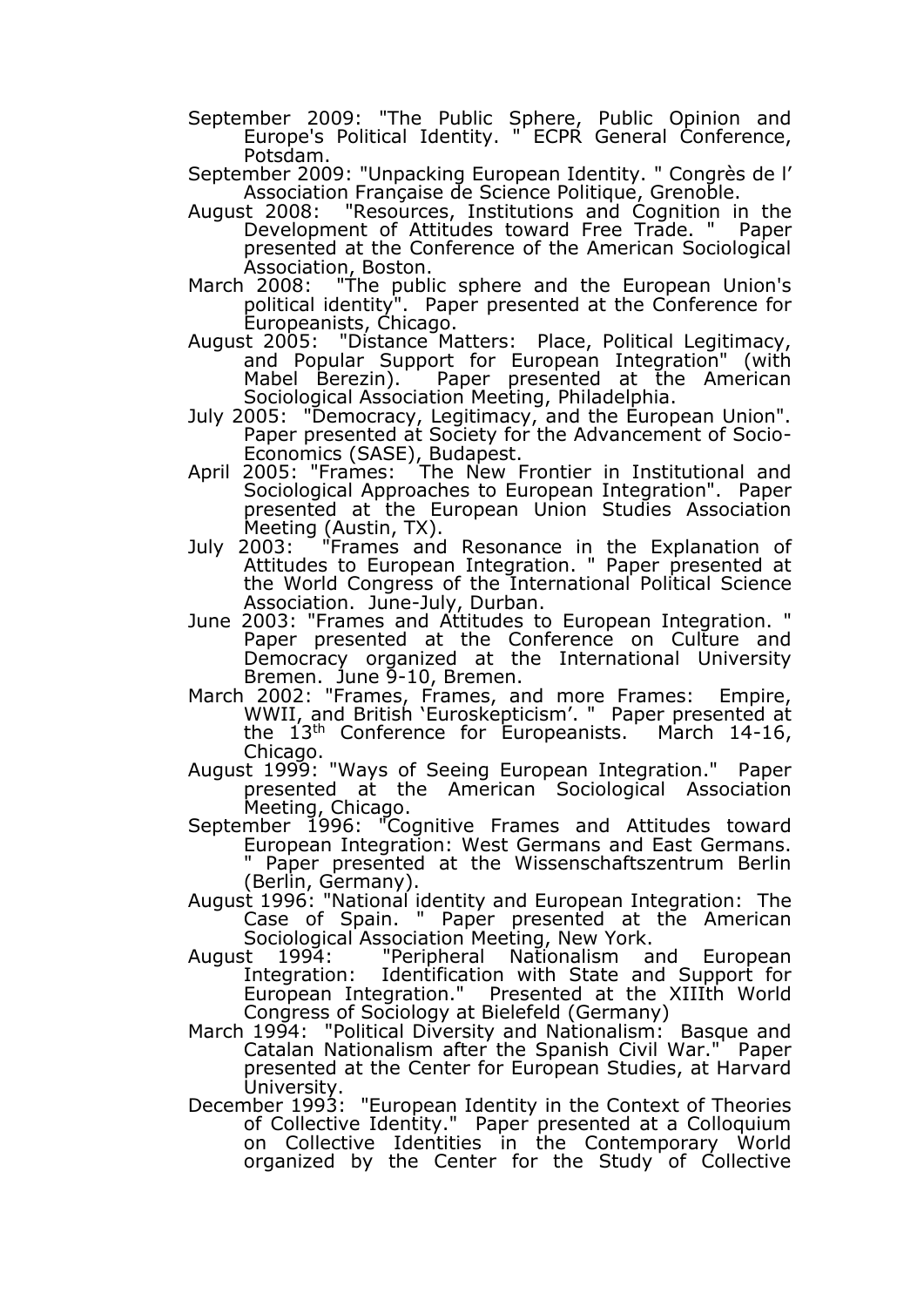Identities of the Universidad del País Vasco (Bilbao:

- Spain)<br>September 1993: "The Meaning of Left and Right in Comparative Perspective." Paper presented at the World Values Study Conference. Madrid: Spain.
- August 1993: "Ethnic Segregation and Competition in the Study of Peripheral Nationalism." Paper presented at the American Sociological Association meeting in Miami.<br>August 1992: "Nationalist Imagery and Developme
- August 1992: "Nationalist Imagery and Development: A comparison of early Basque and Catalan nationalism." Paper presented at the American Sociological Association meeting in Pittsburgh.
- August 1989: "Nationalism and Independence in the Basque Country and Catalonia." Paper presented at the American Sociological Association meeting in San Francisco.
- April 1988: "*Class and Nationalism in the Basque Country and*  Catalonia." Paper presented at the V Symposium on Western Europe: Problems and Policies. Organized by the Institute for Western European Studies and the Institute of International Affairs of Columbia University.

# **BOOK REVIEWS**

- 2008:*Why not kill them all*, by Daniel Chirot. **American Journal of Sociology**.
- 2007:The Social Construction of Free Trade, by Francesco Duina. **American Journal of Sociology**.
- 2007:*The Rise of Spanish Multinationals*, by Mauro Guillén. **Administrative Science Quarterly**.
- 2007:*The Social Roots of Basque Nationalism*, by Alfonso Pérez-Agote. **Contemporary Sociology**
- 2006:*A World of Regions*, by Peter Katzenstein. **American Journal of Sociology**
- 2005:*Democracy's Voices*, by Robert Fishman. **Contemporary Sociology**
- 2004*:Between Fear and Hope: Globalization and Race in the United States*, by Andrew L. Barlow. **Contemporary Sociology**
- 2003:*Nationalist Exclusion and Ethnic Conflict: Shadows of Modernity*, by Andreas Wimmer. **American Journal of Sociology**
- 1998:*Perspectives on the Family in Spain: Past and Present*, by David S. Reher. **Contemporary Sociology**
- 1995:*The Return of Civil Society*, by Victor Pérez Díaz. **Theory and Society**.
- 1994:*Nationalism: Five Roads to Modernity*, by Liah Greenfeld. **American Journal of Sociology**.
- 1992:*Rebellious People: Basque Protest and Politics*, by Cyrus Ernesto Zirakzadeh. **Contemporary Sociology** 21: 797- 798
- 1983:*Existe el Amor Maternal? En Torno a la Obra de E. Badinter*. **Revista Española de Investigaciones Sociológicas** 21. Madrid.